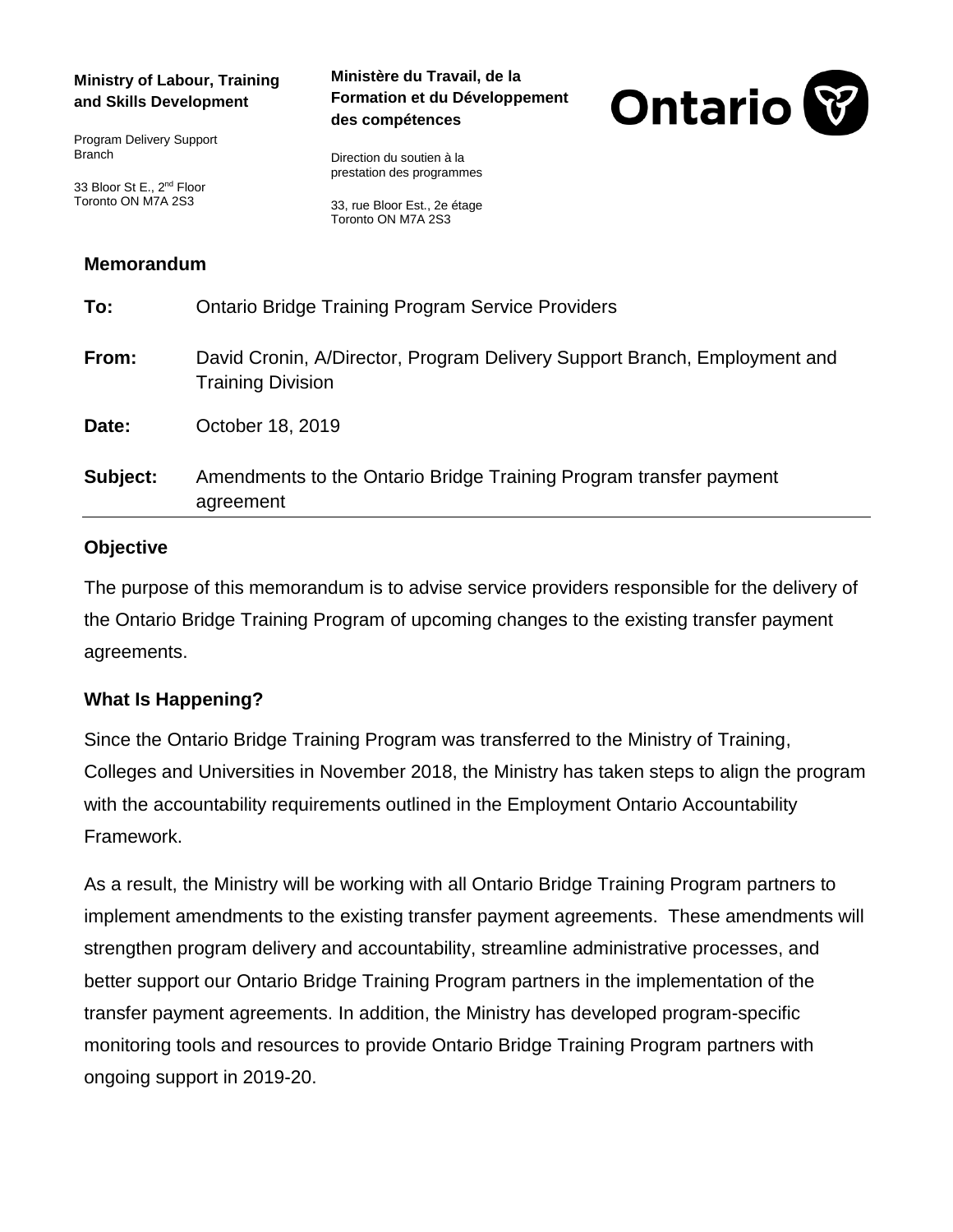In the upcoming weeks, the Ministry will connect with you to walk through the proposed changes and will discuss amendments to effect the following changes:

# **1. Amend Schedule "D" Budget**

An amendment to the Schedule "D" Budget will be applied to all current agreements, replacing the "Maximum Funds" category with three main budget categories as follows:

- Salaries, Wages and Benefit Expenses,
- Project Expenses, and
- Administrative Expenses.

As part of a new Schedule "H" (see below), the Audit and Accountability Requirements will confirm eligible expenses for each budget category. Ministry approval will be required to move funds between the three categories mentioned above.

# **2. Amend Schedule "E" Payment Plan**

An amendment to Schedule "E" Payment Plan will be implemented to include a 15% holdback of the October 2020 and January 2021 payments. The funds subject to this hold back will be released once the Ministry has received and reviewed all reports upon Project completion and may be adjusted based on actual expenditures.

# **3. Amend Schedule "F" Reporting**

The Ministry has replaced the annual submission of the Statement of Revenue and Expenditure Reports, and Cashflow Reports with five Estimate of Expenditure Reports and one Statement of Revenue and Expenditure Report per fiscal. Progress Reports will be submitted twice per fiscal (October and April) and a Final Report will be submitted in April 2021.

# **4. New Schedule "H" Audit and Accountability Requirements**

The updated Audit and Accountability Requirements will form a part of the agreement under a new Schedule "H".

# **5. New Agreement Expiry Date**

Ontario Bridge Training Program agreements with projects scheduled to end on March 31,